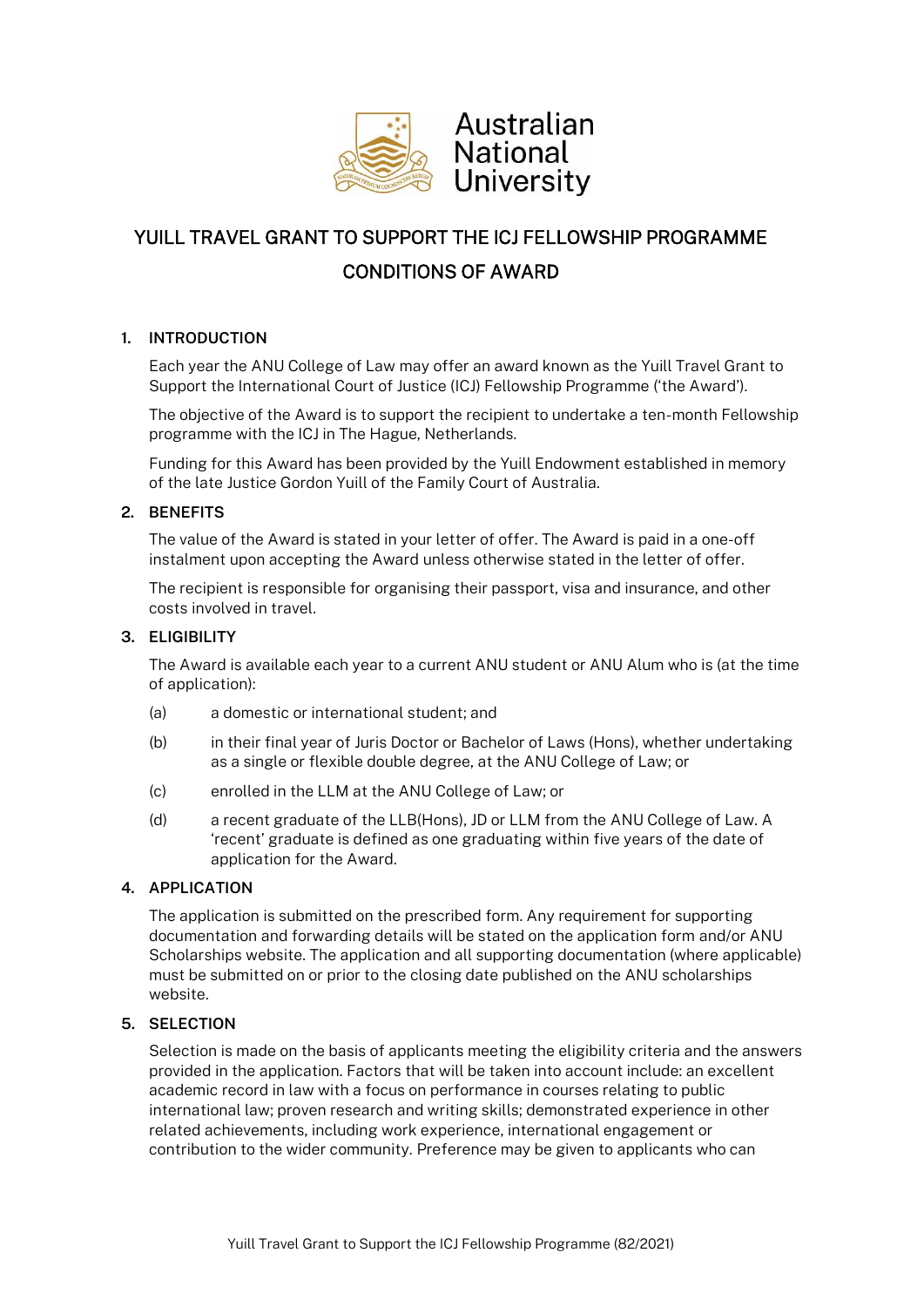demonstrate a proficiency in one of the ICJ's official languages (either French or English) and a very good working knowledge of the other.

The Award is offered to a student by a selection committee chaired by the Dean, ANU College of Law (or nominee), which will also include two academic staff members from the ANU College of Law.

The ANU selection committee will typically nominate at least two candidates to forward to the ICJ for final selection. The Award is given to the candidate selected by the ICJ to undertake the Fellowship. The ICJ reserves the right to make no award if it considers there is no applicant from ANU of sufficient merit.

The ANU selection committee may also vary the number of Awards and/or offer the Award at other times in exceptional circumstances or based on the standard of applications or students (where funds allow).

#### **6. CONCURRENT HOLDING OF AWARDS**

A recipient of the Award is permitted to hold concurrent student financial awards as outlined in the ANU Coursework Scholarships procedure.

## **7. DEFERMENT**

The Award cannot be deferred.

#### **8. CESSATION OF AWARD**

The Award ceases or should be surrendered:

- (a) if a student no longer meets the eligibility requirements;
- (b) if a recipient fails to complete the Fellowship programme;
- (c) if a recipient breaches academic or behavioural standards set by the ICJ; or
- (d) if a recipient breaches academic or behavioural standards set by the University under the Academic Integrity Rule;

whichever is earliest.

#### **9. REPAYMENT OF FUNDS**

Subject to the information available at the time, the Dean of the ANU College of Law may request that the payment for the Award be refunded in part or full, if there is a breach of conditions or cessation of the Award under section 8. If such a request is made by the Dean, the recipient must repay the amount determined by the Dean.

#### **10. PROVIDING FALSE OR MISLEADING INFORMATION**

The Award is based on the information provided to the University. The Award may be withdrawn at any stage if incorrect, false or misleading information is provided or relevant information is withheld. This includes circumstances where the false information is unrelated to the assessment for the Award.

## **11. TAXATION & CENTRELINK**

Recipients are responsible for seeking taxation and Centrelink advice regarding their own individual circumstances. Awards may be regarded as taxable income if a recipient is enrolled on a part-time basis or has graduated from their program.

For information on how the Award may affect your Centrelink benefits, see this website <http://www.humanservices.gov.au/customer/enablers/income/>

#### **12. ACCOMMODATION**

It is the recipient's responsibility to obtain residential accommodation.